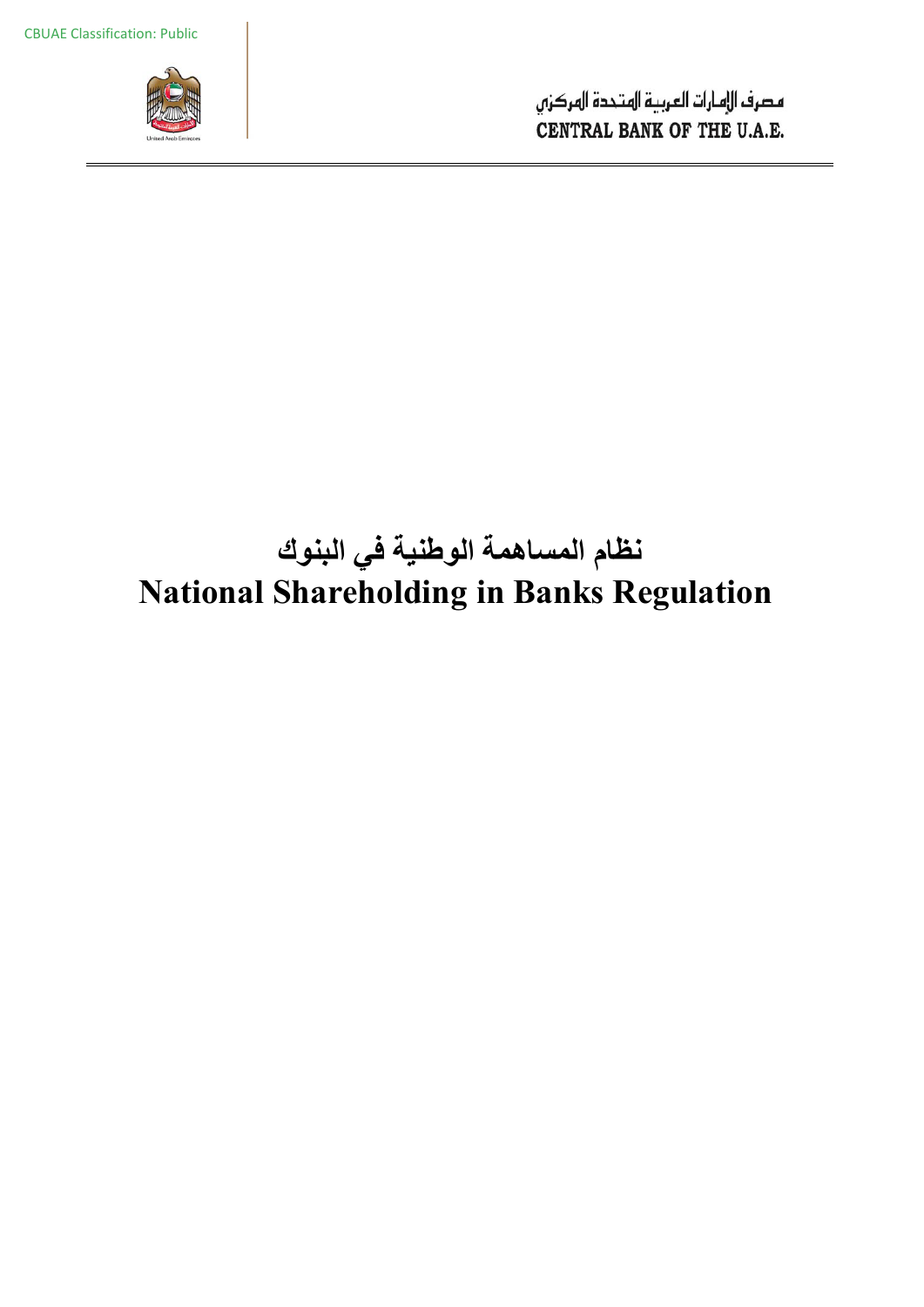| المحتو بسسات<br><b>CONTENTS</b>                      |                         |                                                     |  |  |  |
|------------------------------------------------------|-------------------------|-----------------------------------------------------|--|--|--|
|                                                      |                         |                                                     |  |  |  |
| <b>Subject</b>                                       | الصفحة                  | الموضوع                                             |  |  |  |
|                                                      | Page                    |                                                     |  |  |  |
| <b>INTRODUCTION</b>                                  | $\overline{3}$          | مقدمة                                               |  |  |  |
| <b>OBJECTIVE</b>                                     | 3                       | الهدف                                               |  |  |  |
| <b>SCOPE OF APPLICATION</b>                          | 3                       | نطاق التطبيق                                        |  |  |  |
| <b>Article (1) Definitions</b>                       | 3                       | المادة (1) تعريفات                                  |  |  |  |
| <b>Article (2) National Ownership of Banks</b>       | $\overline{\mathbf{4}}$ | المادة (2) الملكية الوطنية للبنوك المؤسسة في دولة   |  |  |  |
| incorporated in the UAE                              |                         | الإمار ات العر بية المتحدة                          |  |  |  |
| Article (3) Role & Responsibility of the Board       | 4                       | المادة (3) دور ومسئوليات مجلس الإدارة               |  |  |  |
| of Directors                                         |                         |                                                     |  |  |  |
| <b>Article (4) Informing the Central Bank</b>        | 5                       | المادة (4) إبلاغ المصرف المركزي                     |  |  |  |
| <b>Article (5) Central Bank's Representatives at</b> | 5                       | المادة (5) ممثِّلو المصرف المركزي في اجتماع الجمعية |  |  |  |
| a General Assembly Meeting                           |                         | العمو مية                                           |  |  |  |
| <b>Article (6) Central Bank Powers</b>               | 5                       | المادة (6) صلاحيات المصرف المركزي                   |  |  |  |
| <b>Article (7) Enforcement and Sanctions</b>         | 5                       | المادة (7) الإنفاذ والعقوبات                        |  |  |  |
| Article (8) Abuse of the Exercise of a Right         | 6                       | المادة (8) إساءة استخدام الحق                       |  |  |  |
| <b>Article (9) Interpretation of Regulation</b>      | 6                       | المادة (9) تفسير النظام                             |  |  |  |
| <b>Article (10) Publication and Application</b>      | 6                       | المادة (10) النشر و التطبيق                         |  |  |  |
|                                                      |                         |                                                     |  |  |  |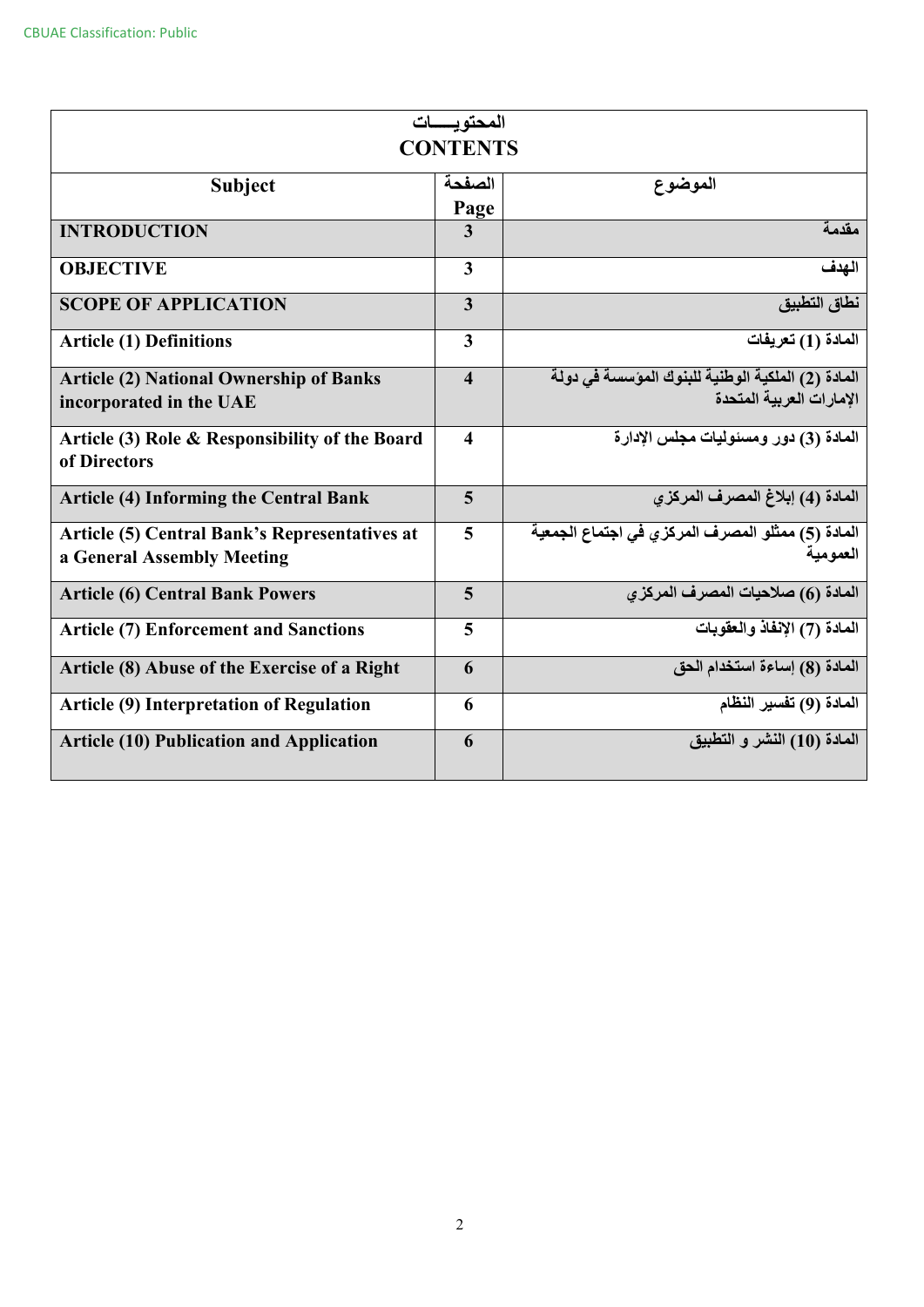| Circular No. $\therefore$ 18/2021 |                                  |                                              | رقم الإشعار :      2021/18 |
|-----------------------------------|----------------------------------|----------------------------------------------|----------------------------|
| Date                              | : 15/11/2021                     | التاريخ : 2021/11/15                         |                            |
| T <sub>0</sub>                    | : All National Banks             |                                              |                            |
| <b>Subject</b>                    | : National Shareholding in Banks | الموضوع    :      المساهمة الوطنية فى البنوك |                            |

## **مقدمة Introduction**

The Central Bank Law stipulates that the Board of Directors of the Central Bank determines the conditions and controls for ownership of shares of Banks incorporated in the UAE and shareholdings contribution in their capital and, in all cases, the national shareholding must not be less than sixty percent (60%).

## **الھدف Objective**

The objective of this Regulation is to ensure that national shareholding remains in compliance with the Central Bank Law at all times. Banks must take all reasonable measures to ensure compliance with the minimum national shareholding requirement as determined by the Board of Directors of the Central Bank. The measures referred to in article 3.1 of this Regulation, encompass at a minimum (if and when applicable) that Banks schedule the matter for a general assembly meeting and/or make necessary amendments in their Articles of Association, and/or provide a reasoned voting advice.

## **Scope of Application التطبیق نطاق**

یسري ھذا النظام على جمیع البنوك المؤسسة في دولة This Regulation applies to all Banks incorporated in the UAE.

## **المادة (1): تعریفات Definitions :)1 (Article**

- **Bank:** Any juridical person licensed in accordance with the provisions of the Central Bank Law, to primarily carry on the activity of taking deposits, and any other Licensed Financial Activities. 1.
- **Central Bank**: The Central Bank of the United Arab Emirates. 2.

ینص قانون المص�����رف المركزي على أن یحدد مجلس إدارة المصرف المركزي شروط و ضوابط امتلاك أسسهم في البنوك المنشسأة في دولة الإمارات العربية المتحدة و حصيص المساهمة في رؤوس أموالها، وفي جمیع الأحوال یجب ألا تقل المســـــاهمــة الوطنیة عن ستین في المائة (%60).

الھدف من ھذا النظام ھو ضمان استمراریة الامتثال لمتطلبات المساھمة الوطنیة وفقاً لقانون المصرف المركزي في جمیع الأوقـات. وعلى البنوك اتخاذ كافة التدابیر المعقولة لضمان الامتثال للحد الأدنى من متطلب المساھمة الوطنیة كما ھو محدد من قبل مجلس إدارة المصرف المركزي. التدابیر المشار إلیھا في المادة (1-3) من ھذا النظام، تشمل بحد أدنى (عندما یكون مطبقاً) قیام البنوك بتحدید المسألة لاجتماع الجمعیة العمومیة و/أو إجـراء التعدیلات اللازمة في أنظمتھا الأساسیة و/أو تقدیم مشورة مسببة للتصویت علیھا.

الإمارات العربیة المتحدة.

- 1. **بنك:** أي شـــخص اعتبـاري مرخص لــه وفقـا لأحكام قانون المصســرف المركزي بممار ســــة نشـــاط" تلقى الودائع" بشــكل رئيســـي وأي من الأنشطة المالیة المرخصة الأخرى.
- .2 **المص���رف المركزي:** مص���رف الإمارات العربیة المتحدة المركزي.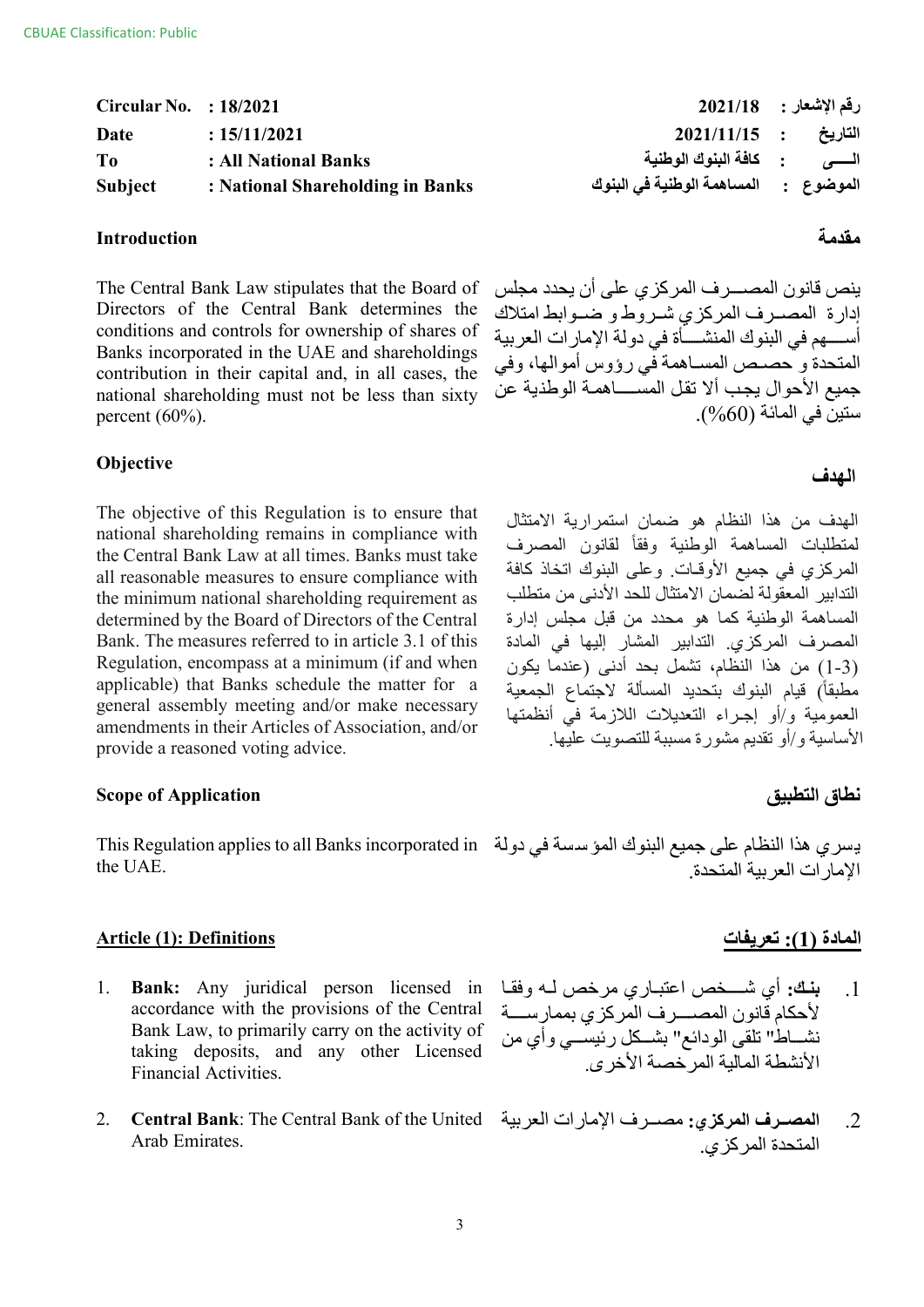- **Central Bank Law**: Decretal Federal Law No. (14) of 2018 regarding the Central Bank & Organization of Financial Institutions and Activities and its amendments, or replacement from time to time. 3.
- **Regulation of Significant Shareholder:** .4 **نظام حصص الملكیة الكبیرة:** نظام نقل حصص Transfer of Significant Shareholding Regulation 05/2020 of 15 April 2020 on the transfer of significant shareholding. 4.
- **.**5 **الدولة:** دولة الإمارات العربیة المتحدة. ."UAE "Emirates Arab United **:State** 5.

## **Article (2): National Ownership of Banks incorporated in the UAE**

In all cases, the national shareholding percentage should not be less than sixty percent (60%) of the capital of the banks incorporated in the State. Natural persons owning this percentage must be citizens of the State. The percentage of ownership of the State citizens in a juridical person is calculated as per their shareholding in it.

## **Article (3): Role & Responsibility of the Board الإدارة مجلس ومسئولیات دور :)3 (المادة of Directors**

- The board of directors and shareholders of a Bank shall ensure that national shareholding is in accordance with the minimum requirement set out in Article 2 of this Regulation and shall take all reasonable measures to achieve compliance with this minimum requirement and the requirements of the Regulation of Significant Shareholder. 1.
- The board of directors of a Bank shall ensure that voting decisions of a shareholder, or shareholders, at a general assembly meeting comply fully with the Central Bank Law. 2.
- .3 **ق�انون المص������رف المركزي:** المرس������وم بق�انون اتحادي رقم (14) لسنة 2018 بشأن المصرف المركزي و تنظیم المنشآت و الأنشطة المالیة و تعدیلاتھ، أو كما یتم استبدالھ من وقت لآخر.
- الملكیة الكبیرة 2020/05 بتاریخ 15 ابریل 2020 في شأن نقل حصص الملكیة الكبیرة.
	-

## **المادة (2): الملكیة الوطنیة في البنوك المنش���أة في دولة الإمارات العربیة المتحدة**

یجب ألا تقل نس�بة المس�اھمة الوطنیة في كافة الأحوال عن نســبة (60%) من رأســمال البنوك المنشــأة في الدولة. حیث یجب أن یكون الأشخاص الطبیعیین الذین يمتلكون هذه النســـبة من مواطني الدولة. وتحتســـب ملكية مواطني الدولة في الشــخص الاعتباري حســب مساھمتھم فیھ.

- .1 یجب على مجلس الإدارة البنك و مساھمیھ التأكد من أن المس�������اھمة الوطنیة تتوافق مع متطلب الحد الأدنى المبین في المادة (2) من ھذا النظام، كما یجب اتخاذ كافة التدابیر المعقولة لتحقیق الامتثــال مع متطلـب الحـد الأدنى المـذكور و متطلبات نظام حصص الملكیة الكبیرة.
- 2. یجب على مجلس إدارة البنك التـأكـد من أن القرارات الخاضيعة لتصبوبت المســاهم، أو المسـاهمین، في الجمعیة العمومیة تتوافق بشكل تام مع قانون المصرف المركزي.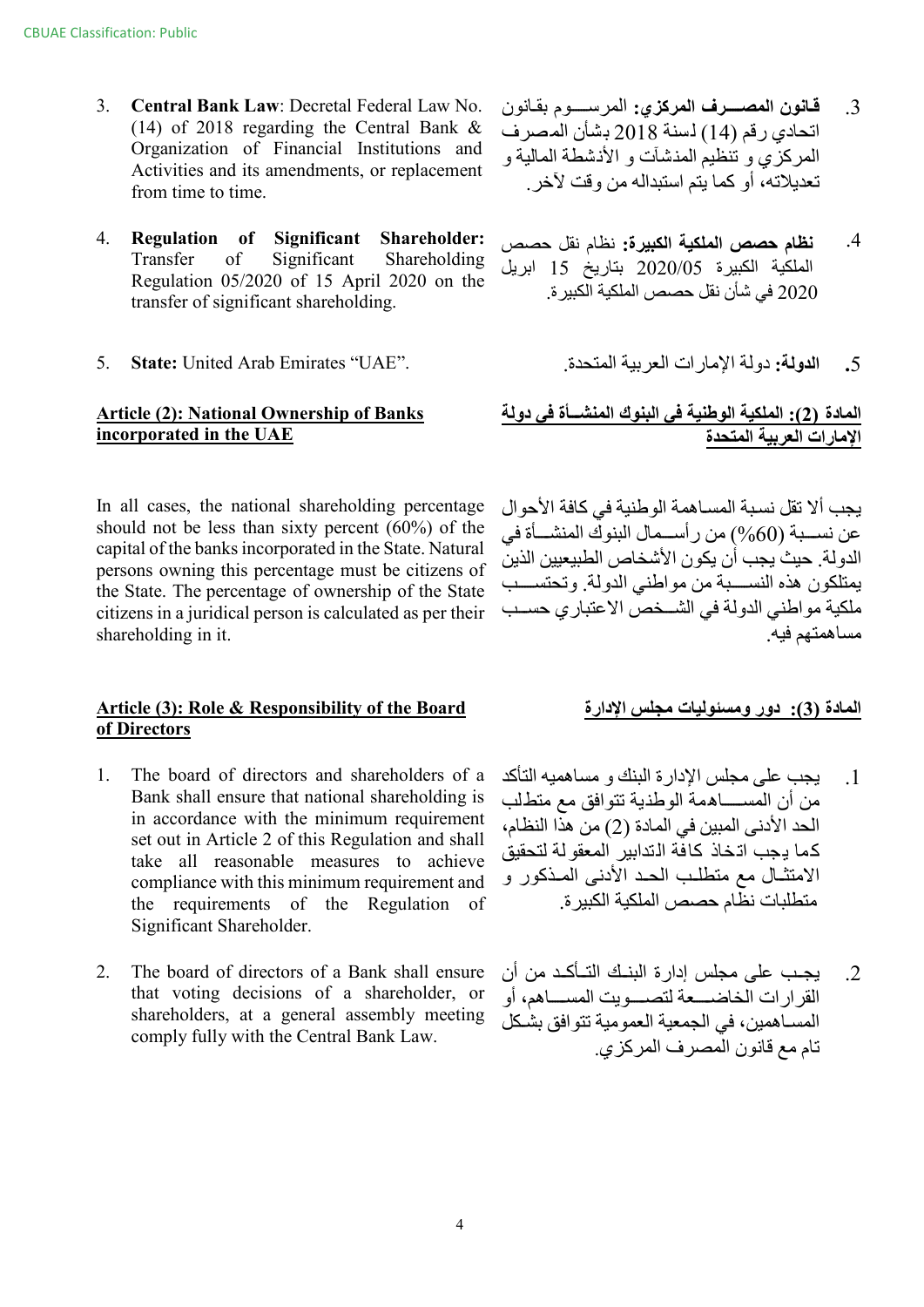## **Article (4): Informing the Central Bank**

Banks must inform the Central Bank at the time of the invitation by the Bank's board of directors to a general assembly meeting when a proposed shareholding change is on the agenda.

The Central Bank may send one or more representatives to attend a general assembly meeting when a proposed shareholding change is on the agenda, without having any right to vote. The presence of such representatives shall be stated in the minutes of meeting.

## **Article (6): Central Bank Powers**

- $1_{-}$ The Central Bank may take all measures it deems appropriate to maintain conduct of operations of Banks, within the frameworks and limits set by the Board of Directors of the Central Bank.
- $2.$ The Central Bank may:
- Request to hold a meeting of a general assembly a. of the Bank to discuss any issue the Central Bank deems important.
- $<sub>b</sub>$ .</sub> Request to include any item that the Central Bank deems necessary into the agenda of a general assembly meeting of the Bank.
- $c.$ Stop the implementation of any decision issued by a general assembly of the Bank in the event that it violates the laws or regulations in force.

## **Article (7): Enforcement and Sanctions**

Violation of this Regulation may be subject to supervisory action and sanctions as deemed appropriate by the Central Bank.

## المادة (4) : إبلاغ المصرف المركزي

يجب على البنوك إبلاغ المصـــرف المركزي عند قيام مجلس الإدار ة البنك بالدعو ة لانعقاد الجمعية العمو مية ، عندما بِشَـــنّمل جدول اعمالها على مقترح تغييرٌ في حصص المساهمة

# المادة (5): ممثلو المصرف المركزي في اجتماع الجمعية Article (5): Central Bank's Representatives at a<br>العمومية

للمصــــــــــر ف المر كز ي أن ير ســــــــل و احداً أو أكثر من ممثليه لحضسور اجتماع الجمعية العمومية عندما يشـتمل جدول اعمالها على مقترح تغيير في حصـص المســـــاهمة، دون أن يكون له الّحق في التصـــــويت. ويجب ان ينص محضر الاجتماع على حضور هؤلاء الممثلين للاجتماع

## المادة (6) : صلاحيات المصرف المركزي

- للمصرف المركزي اتخاذ كافة الإجراءات التي  $\cdot$ 1 ير اها مناسـبـة لـحسـّن ســير أعمالُ البنوك، وفقاً للأطر والحدود التى يضسعها مجلس إدارة المصر ف المر كز ي
	- للمصر ف المركز ي :  $\cdot$  2
- طلب عقد اجتماع الجمعية العمومية للبنك ाँ لمناقشة أي موضوع يرى المصرف المركزي<br>أهميته
- طلب إدراج أي بند يراه المصرف المركزي على ب. جدول اعمال اجتماع الجمعية العمومية للبنك
- وقف تنفيذ أي قرار صادر من الجمعية العمومية ج. للبنـك في حَــال مخــالفتــه للقوانين والأنظمــة السار بة

## المادة (7) : الإنفاذ و العقوبات

تخضــع مخالفة أحكام هذا النظام إلى اتخاذ إجراءات و عقوبات رقابية وذلك حسبما يراه المصرف المركزي ملائماً.